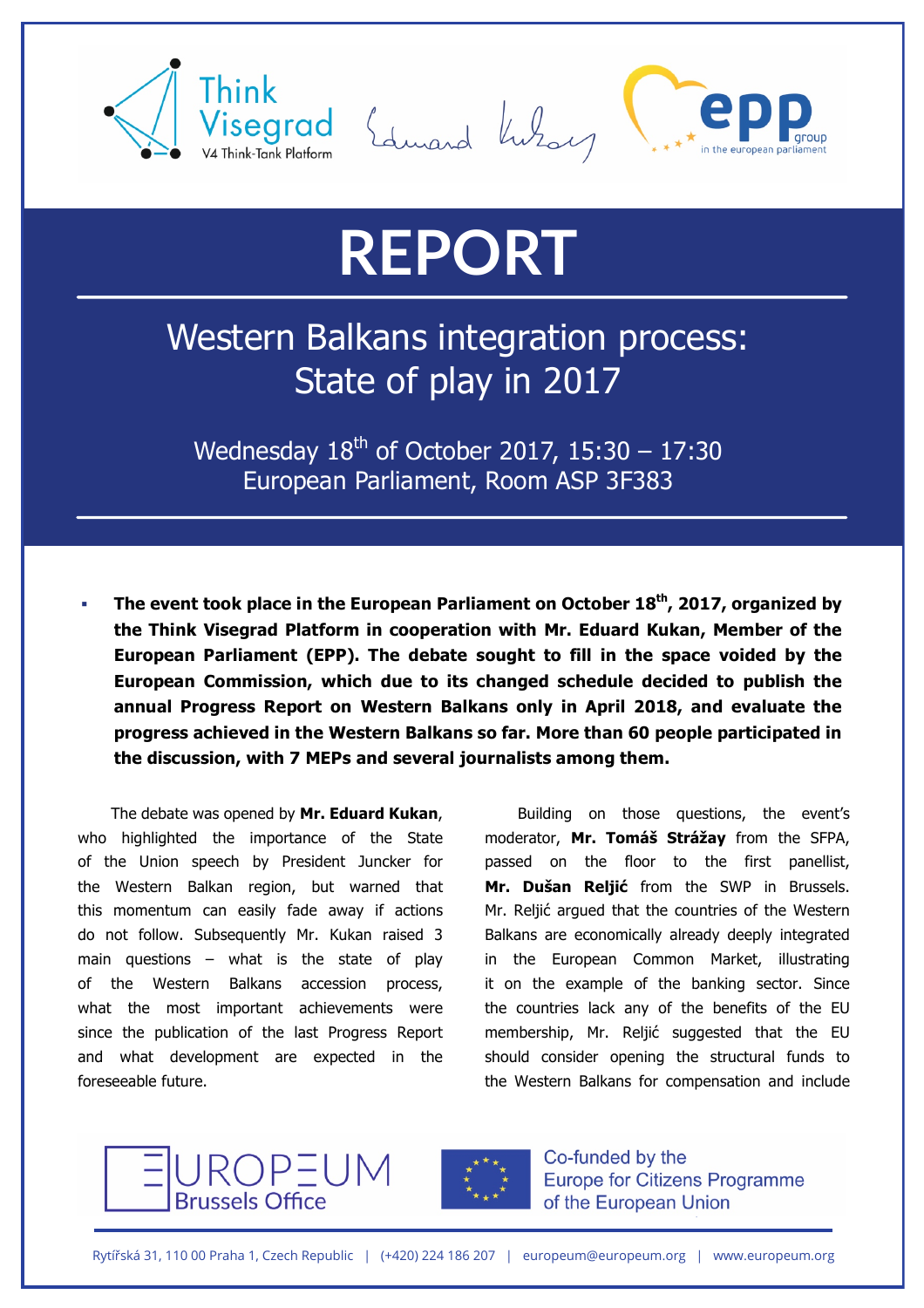

the region to the European security infrastructure. Otherwise, Mr. Reljić warned, the region might face an implosion that could result in yet another destabilization and consequent migration wave.

**Ms. Marta Szpala** of the OSW also noted that the Juncker's 2017 SOTEU created a certain momentum, however pointed out that at the same time, Western Balkans experiences many internal processes that result in rather autocratic regimes. As the EU policy towards the region has been leader-driven lately, the EU doesn't sufficiently criticize leaders who openly breach the values that the EU tries to promote. Ms. Szpala also warned that the institution building, the biggest deficiency in the region, is meanwhile lacking behind.

Next to speak was **Ms. Anna Orosz** from the IFAT. She followed up on Mrs. Szpala's comments and pointed out the decreasing credibility of the EU as a main problem in the accession process. Ms. Orosz highlighted that the EU should pick upon the positive developments and not waste any time, otherwise the often unbalanced societies of the Western Balkans might face political turmoil. She also remarked that the momentum can be kept by the current and future presidencies – the Hungarian presidency of the V4 and the upcoming Bulgarian and Romanian presidencies in the Council.

Last to take the floor was **Mr. Ján Cingel** of GLOBSEC. He stressed that the current credibility of the EU is also undermined by a different set of conditions for each state – those should be unified in order to keep the process transparent.

The second round of questions tackled the attitudes of EU states/regions towards the Western Balkan region. According to Mr. Reljić, **Germany will remain the main driving force behind the enlargement process**, whatever the new coalition government will be. Ms. Szpala highlighted Poland's determination to promote regional cooperation in the region, while Ms. Orosz mentioned the importance of the V4 states in promoting the Western Balkans in the EU and engaging in regional cooperation. Mr. Cingel then concluded the debate by saying that **the only problem of the V4 approach to the region is that not all the members are part of the Berlin process**, which should be way more inclusive.

The next ones to take the floor were the MEPs. **Mr. Cristian Dan Preda**, Rapporteur for Bosnia and Herzegovina, presented the latest developments the country and concluded that these developments provide little to be happy about, especially given the very long election campaign. **Mr. Igor Soltes**, in-coming Rapporteur for Kosovo, agreed with Mr. Reljić's proposal to treat the Western Balkan countries as a part of the EU. **Mr. Alojz Peterle**, Chair of the Delegation to the EUformer Yugoslav Republic of Macedonia Joint Parliamentary Committee, remarked that the EU should refrain from labelling any country as a "leading"





Co-funded by the **Europe for Citizens Programme** of the European Union